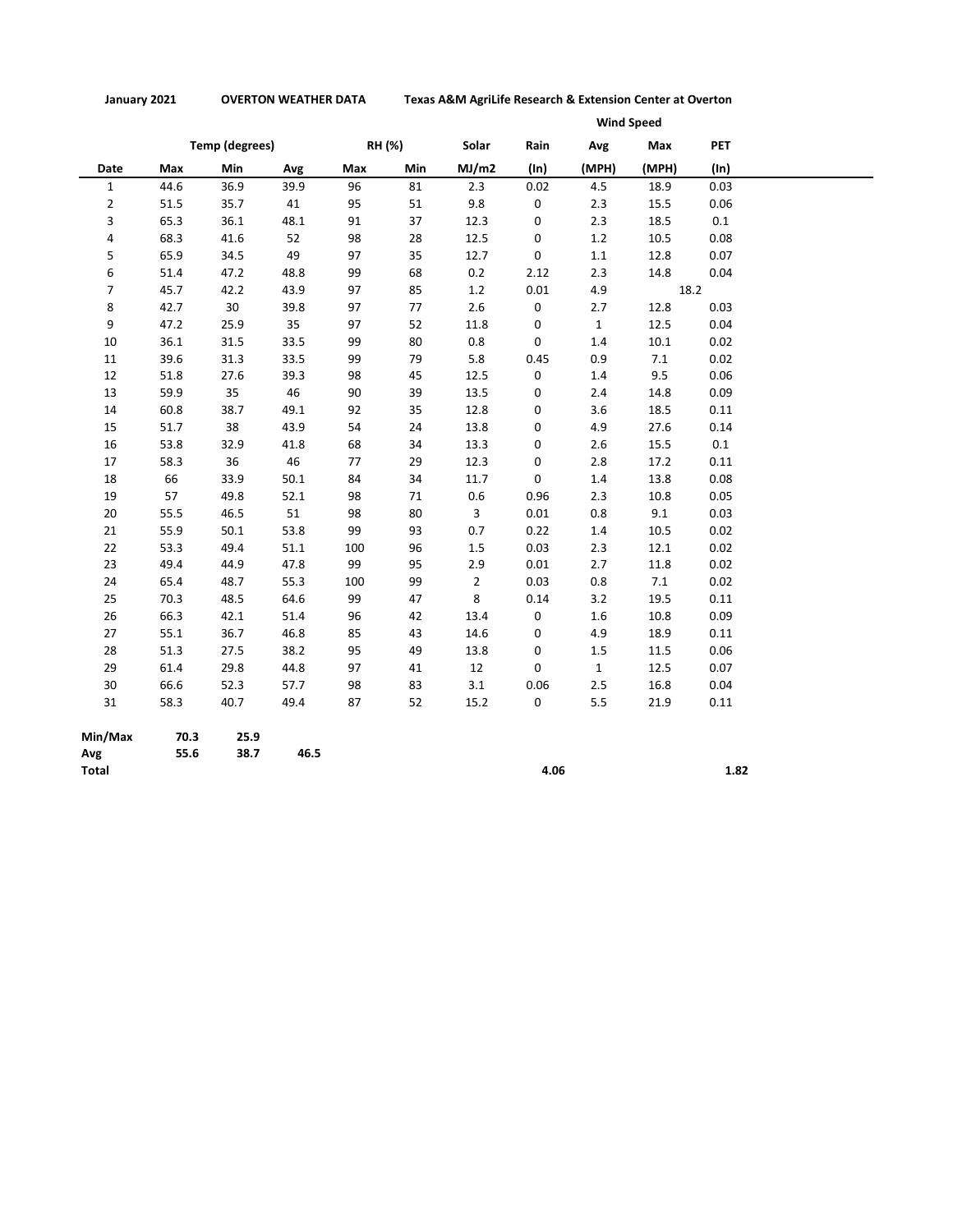**February 2021 OVERTON WEATHER DATA Texas A&M AgriLife Research & Extension Center at Overton**

|                |      |                |      |     |        | <b>Wind Speed</b> |      |         |       |            |  |  |
|----------------|------|----------------|------|-----|--------|-------------------|------|---------|-------|------------|--|--|
|                |      | Temp (degrees) |      |     | RH (%) | Solar             | Rain | Avg     | Max   | <b>PET</b> |  |  |
| Date           | Max  | Min            | Avg  | Max | Min    | MJ/m2             | (ln) | (MPH)   | (MPH) | (ln)       |  |  |
| $\mathbf{1}$   | 57.5 | 34.1           | 44   | 90  | 34     | 15.7              | 0    | 3.4     | 16.8  | 0.12       |  |  |
| $\overline{2}$ | 60.1 | 32.9           | 44   | 94  | 36     | 12.1              | 0    | 0.9     | 11.8  | 0.07       |  |  |
| 3              | 67.6 | 35             | 51.2 | 97  | 49     | 14.3              | 0    | 1.7     | 14.8  |            |  |  |
| 4              | 72.6 | 48.2           | 59.6 | 92  | 53     | 8.3               | 0    | 5.5     | 22.9  | 0.15       |  |  |
| 5              | 56.7 | 39.1           | 45.6 | 85  | 28     | 11.7              | 0    | 1.9     | 13.2  | 0.1        |  |  |
| 6              | 52.4 | 40.6           | 45.4 | 94  | 80     | 3.8               | 0    | 3.5     | 19.9  | 0.04       |  |  |
| 7              | 57.3 | 39.4           | 45.5 | 90  | 55     | 13.3              | 0    | 3.3     | 13.8  | 0.09       |  |  |
| 8              | 67.8 | 38.5           | 52.2 | 99  | 59     | 10.4              | 0    | 2.3     | 17.8  | 0.09       |  |  |
| 9              | 57   | 41.6           | 48   | 99  | 86     | 2.8               | 0    | 2.7     | 9.8   | 0.03       |  |  |
| 10             | 41.4 | 35.6           | 38   | 99  | 90     | 2.4               | 0.5  | 3.8     | 12.8  |            |  |  |
| 11             | 34.2 | 28.8           | 31.1 | 99  | 97     | $\mathbf{1}$      | 0.2  | 2.3     | 13.5  | 0.01       |  |  |
| 12             | 29.8 | 26.9           | 28.1 | 98  | 95     | 1.3               | 0    |         |       | 0.02       |  |  |
| 13             | 29.6 | 27.3           | 28.1 | 98  | 93     | 2.3               | 0    |         |       | 0.02       |  |  |
| 14             | 27.3 | 15.5           | 23.6 | 96  | 88     | 1.5               | 0    |         |       | 0.01       |  |  |
| 15             | 13.9 | 2.3            | 9.6  | 93  | 91     | 9.3               | 0    |         |       | 0.02       |  |  |
| 16             | 22.5 | $-4.2$         | 11   | 91  | 79     | 14.3              | 0.01 | 0.6     | 8.8   | 0.02       |  |  |
| 17             | 26.7 | 21.5           | 23.3 | 96  | 82     | 1.8               | 0    | 3.8     | 12.8  | 0.02       |  |  |
| 18             | 31.1 | 22.2           | 25.6 | 96  | 76     | 8.1               | 0.03 | 4.3     | 14.5  | 0.03       |  |  |
| 19             | 41.3 | 12.9           | 27.2 | 96  | 48     | 18.7              | 0.69 | 1.4     | 11.8  | 0.06       |  |  |
| 20             | 53   | 21.5           | 36.9 | 97  | 45     | 18.7              | 0    | $1.1\,$ | 12.1  | 0.07       |  |  |
| 21             | 65.2 | 35.5           | 50.5 | 94  | 56     | 8.8               | 0    | 2.3     | 17.8  | 0.08       |  |  |
| 22             | 68.9 | 34.7           | 52   | 97  | 18     | 19.5              | 0    | 1.1     | 11.5  | 0.13       |  |  |
| 23             | 76.7 | 45.8           | 60   | 60  | 31     | 19.1              | 0    | 3       | 18.9  |            |  |  |
| 24             | 78.8 | 53             | 63.7 | 93  | 41     | 15                | 0    | 3.7     | 20.5  | 0.19       |  |  |
| 25             | 62.2 | 45.9           | 55.2 | 98  | 56     | $\overline{7}$    | 0.07 | 3       | 15.2  | 0.08       |  |  |
| 26             | 56   | 45.7           | 51.1 | 99  | 94     | 2.3               | 0.28 | 2.1     | 15.8  | 0.02       |  |  |
| 27             | 76.2 | 53.6           | 62.5 | 100 | 65     | 7.3               | 0.07 | 1.8     | 12.5  | 0.08       |  |  |
| 28             | 78.7 | 61.7           | 71   | 96  | 67     | 7.2               | 0.48 | 3.6     | 18.5  | 0.1        |  |  |

| Min/Max      | 78.8 | $-4.2$ |      |      |      |
|--------------|------|--------|------|------|------|
| Avg          | 52.2 | 33.4   | 42.3 |      |      |
| <b>Total</b> |      |        |      | 2.33 | 1.65 |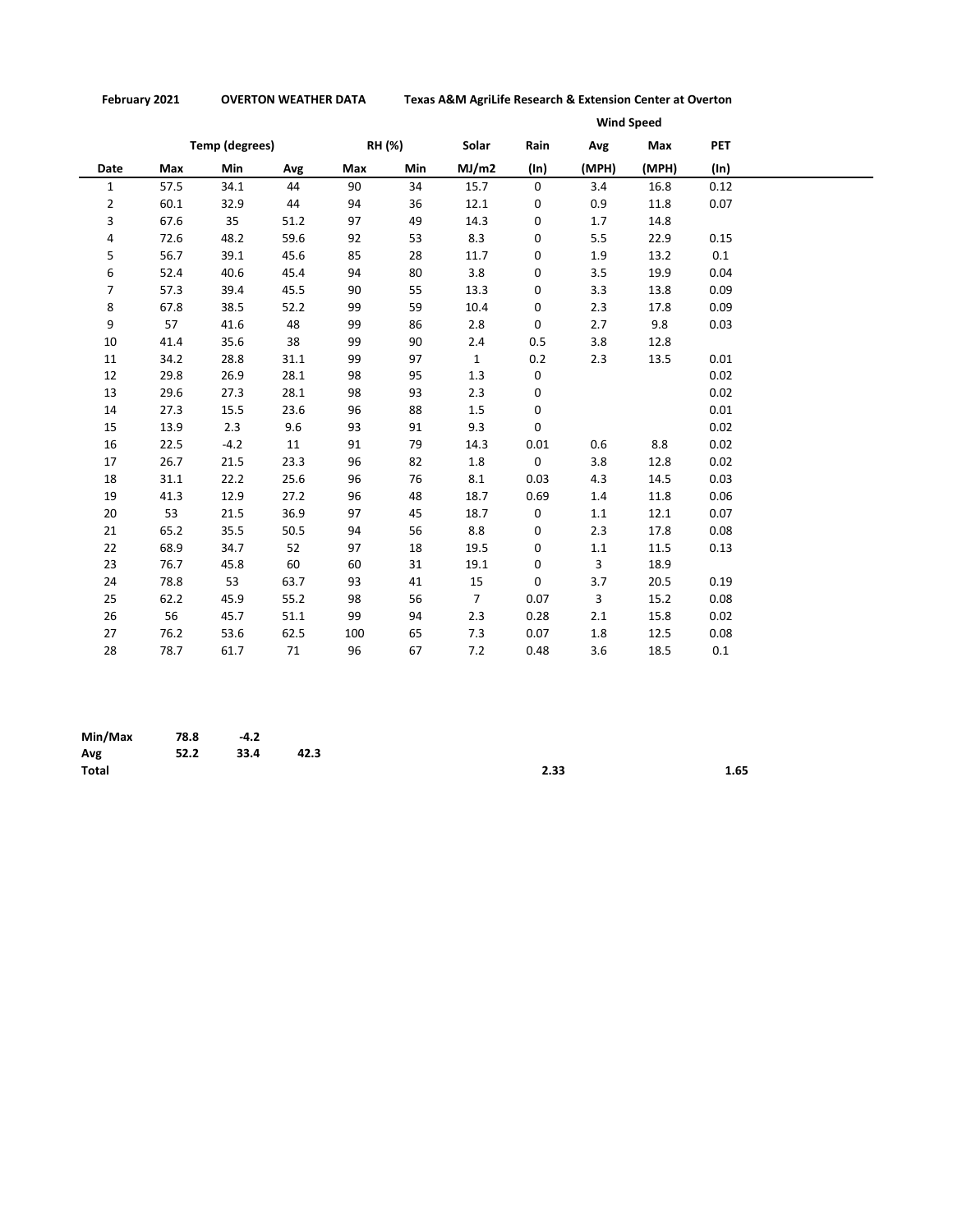**March 2021 OVERTON WEATHER DATA Texas A&M AgriLife Research & Extension Center at Overton**

|                |      |                       |      |     |        | <b>Wind Speed</b> |              |                |       |            |  |  |
|----------------|------|-----------------------|------|-----|--------|-------------------|--------------|----------------|-------|------------|--|--|
|                |      | <b>Temp (degrees)</b> |      |     | RH (%) | Solar             | Rain         | Avg            | Max   | <b>PET</b> |  |  |
| Date           | Max  | Min                   | Avg  | Max | Min    | MJ/m2             | $(\ln)$      | (MPH)          | (MPH) | $(\ln)$    |  |  |
| $\mathbf{1}$   | 55.8 | 44.6                  | 47.7 | 98  | 80     | 1.4               | $\mathbf{1}$ | 5.6            | 19.2  | 0.04       |  |  |
| $\overline{2}$ | 59.2 | 40.4                  | 48.3 | 88  | 36     | 19.7              | 0            | 2.8            | 12.5  | 0.13       |  |  |
| 3              | 67.3 | 34.4                  | 49.9 | 97  | 29     | 20.6              | 0            | $\mathbf{1}$   | 10.5  | 0.11       |  |  |
| 4              | 71.8 | 38.3                  | 55.3 | 94  | 32     | 20.3              | 0            | $1.1\,$        | 12.1  | 0.12       |  |  |
| 5              | 56.3 | 47.1                  | 51.5 | 98  | 58     | 1.4               | 0.24         | 1.9            | 13.5  | 0.05       |  |  |
| 6              | 62.5 | 40.5                  | 49.3 | 93  | 29     | 20.8              | 0            | 3.1            | 15.5  | 0.16       |  |  |
| $\overline{7}$ | 66.1 | 33.8                  | 49.4 | 95  | 28     | 20.7              | 0            | 1.6            | 14.8  | 0.13       |  |  |
| 8              | 70.9 | 36.4                  | 54.8 | 92  | 25     | 20.7              | 0            | 1.2            | 12.5  | 0.13       |  |  |
| 9              | 71.2 | 52.1                  | 61.5 | 96  | 58     | 7.8               | 0            | 2.3            | 14.5  | 0.1        |  |  |
| 10             | 76.1 | 59                    | 66.8 | 93  | 57     | 9.4               | 0            | 3.3            | 18.5  | 0.13       |  |  |
| 11             | 76.5 | 66.7                  | 70.9 | 87  | 62     | 7.9               | 0            | 3.1            | 19.9  | 0.12       |  |  |
| 12             | 78.2 | 65.1                  | 70.9 | 96  | 65     | 7.3               | 0            | 1.9            | 10.8  | 0.09       |  |  |
| 13             | 79.2 | 58.9                  | 69.7 | 98  | 56     | 16.4              | 0            | 2.2            | 14.8  | 0.14       |  |  |
| 14             | 69.4 | 52.3                  | 61.3 | 99  | 84     | 2.5               | 0.4          | 2.5            | 17.2  | 0.05       |  |  |
| 15             | 80.9 | 46.9                  | 61.7 | 99  | 25     | 20.9              | 0.01         | 2.4            | 16.8  | 0.21       |  |  |
| 16             | 82.1 | 60.4                  | 70.1 | 98  | 54     | $14\,$            | 0            | 1.7            | 12.5  | 0.13       |  |  |
| 17             | 72   | 49.1                  | 65.5 | 98  | 32     | 14.6              | 1.01         | 5.9            | 26.9  | 0.2        |  |  |
| 18             | 55.7 | 46.3                  | 49.7 | 77  | 57     | 11.6              | 0            | 5.7            | 24.2  | 0.12       |  |  |
| 19             | 55.2 | 41.6                  | 47.5 | 95  | 60     | 8.6               | 0            | 3.2            | 13.5  | 0.08       |  |  |
| 20             | 63   | 34.4                  | 49   | 98  | 40     | 22.8              | 0            | $\overline{2}$ | 11.1  | 0.13       |  |  |
| 21             | 68.7 | 36.1                  | 53.9 | 97  | 47     | 21.7              | 0            | $1.5\,$        | 12.5  | 0.13       |  |  |
| 22             | 66.9 | 46.7                  | 59.4 | 97  | 65     | $6.9\,$           | 0            | 2.2            | 16.8  | 0.07       |  |  |
| 23             | 73.5 | 51.4                  | 62.4 | 98  | 34     | 23.5              | 0.73         | 3.5            | 20.5  | 0.21       |  |  |
| 24             | 76.9 | 45.1                  | 60.9 | 98  | 53     | 17.9              | 0            | $1.8\,$        | 14.8  | 0.13       |  |  |
| 25             | 70.1 | 50.1                  | 63   | 94  | 45     | 17.7              | 0            | 3              | 17.2  | 0.15       |  |  |
| 26             | 80.6 | 43.5                  | 62.1 | 98  | 35     | 23.5              | 0            | 1.4            | 15.5  | 0.18       |  |  |
| 27             | 79   | 64.3                  | 70.5 | 99  | 74     | $\overline{7}$    | 0.74         | 1.3            | 12.8  | 0.08       |  |  |
| 28             | 69.1 | 47.1                  | 61.2 | 85  | 28     | 23.5              | 0            | 5.3            | 17.2  | 0.21       |  |  |
| 29             | 74   | 39.3                  | 57.8 | 95  | 31     | 24.8              | 0            | 1.3            | 12.8  | 0.15       |  |  |
| $30\,$         | 79.8 | 55.9                  | 66.8 | 96  | 58     | 11.5              | 0            | 2.3            | 16.2  | 0.14       |  |  |
| 31             | 69   | 41.6                  | 59   | 96  | 33     | 14.3              | 0.01         | 4.7            | 23.5  | 0.18       |  |  |
| Min/Max        | 82.1 | 33.8                  |      |     |        |                   |              |                |       |            |  |  |
| Avg            | 70.3 | 47.6                  | 59.0 |     |        |                   |              |                |       |            |  |  |

**Total 4.14 3.82**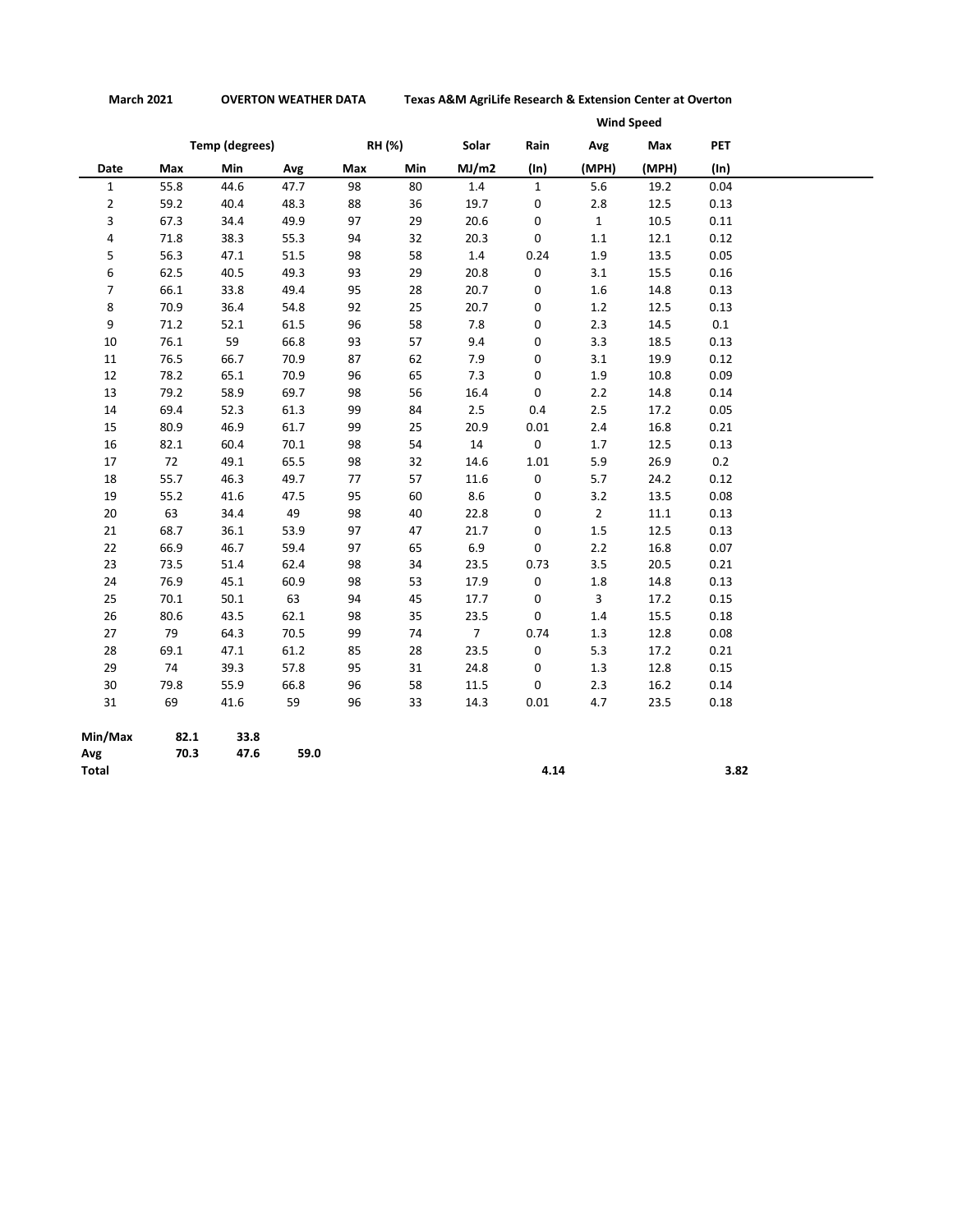**April 2021 OVERTON WEATHER DATA Texas A&M AgriLife Research & Extension Center at Overton**

|                |      |                |      |     |        | <b>Wind Speed</b> |      |                |          |            |  |
|----------------|------|----------------|------|-----|--------|-------------------|------|----------------|----------|------------|--|
|                |      | Temp (degrees) |      |     | RH (%) | Solar             | Rain | Avg            | Max      | <b>PET</b> |  |
| Date           | Max  | Min            | Avg  | Max | Min    | MJ/m2             | (ln) | (MPH)          | (MPH)    | (ln)       |  |
| $\mathbf{1}$   | 64.6 | 34.4           | 49.8 | 97  | 25     | 25                | 0    | 2.3            | 16.2     | 0.17       |  |
| $\overline{2}$ | 65.5 | 34.5           | 50.8 | 96  | 29     | 24.9              | 0    | 1.4            | 13.5     | 0.15       |  |
| 3              | 65   | 50.8           | 56   | 90  | 44     | 12                | 0    | 0.9            | 10.1     | $0.1\,$    |  |
| 4              | 75.9 | 52.7           | 62.6 | 84  | 44     | 22.3              | 0    | 1.2            | $11.1\,$ | 0.15       |  |
| 5              | 75.1 | 54.3           | 64.2 | 97  | 59     | 16.9              | 0    | 1.3            | 15.5     | 0.12       |  |
| 6              | 80.4 | 60.4           | 69.5 | 94  | 57     | 13.2              | 0    | 2.3            | 14.5     | 0.13       |  |
| $\overline{7}$ | 75.2 | 55.9           | 67.4 | 96  | 34     | 8                 | 0.17 | 2.3            | 16.5     | 0.14       |  |
| 8              | 81.7 | 49.7           | 66.1 | 88  | 27     | 24.9              | 0    | $\overline{2}$ | 14.8     | 0.22       |  |
| 9              | 74.3 | 63.4           | 68.9 | 96  | 78     | 6                 | 0.1  | $1.6\,$        | 15.8     | 0.07       |  |
| 10             | 70.9 | 49.3           | 61.7 | 92  | 30     | 26                | 0.03 | 3.9            | 18.9     | 0.21       |  |
| 11             | 83.1 | 44.1           | 63.1 | 97  | 21     | 26.2              | 0    | 0.7            | 10.8     | 0.16       |  |
| 12             | 87.2 | 53.9           | 70.8 | 88  | 23     | 24.9              | 0    | 0.9            | 12.5     | 0.2        |  |
| 13             | 83.1 | 61             | 71.5 | 93  | 52     | 22.6              | 0    | $\overline{2}$ | 15.5     | 0.19       |  |
| 14             | 67.4 | 57.1           | 62.7 | 98  | 93     | 3.4               | 0.1  | 2.6            | 12.1     | 0.04       |  |
| 15             | 65.8 | 53.8           | 58.6 | 98  | 68     | 11.7              | 0.46 | 3.6            | 14.2     | $0.1\,$    |  |
| 16             | 57   | 52.4           | 55.1 | 99  | 97     | 1.4               | 2.96 | 2.7            | 17.5     | 0.02       |  |
| 17             | 55.3 | 48.3           | 51.8 | 98  | 79     | 4.3               | 0.01 | 3.7            | 15.5     | 0.05       |  |
| 18             | 64.4 | 40.8           | 52.9 | 98  | 48     | 22.9              | 0    | 2.3            | 16.5     | 0.14       |  |
| 19             | 70.5 | 40.1           | 57   | 98  | 31     | 23.5              | 0    | $\mathbf{1}$   | 10.8     | 0.15       |  |
| 20             | 74.3 | 43.1           | 57.6 | 97  | 44     | 25.3              | 0    | 4.1            | 21.2     | 0.2        |  |
| 21             | 59.9 | 34.8           | 47.6 | 93  | 32     | 23.8              | 0    | 2.8            | 13.5     | 0.15       |  |
| 22             | 67.8 | 39.8           | 55.9 | 95  | 35     | 21.5              | 0    | 1.4            | 12.8     | 0.15       |  |
| 23             | 72.1 | 59.9           | 65.2 | 98  | 66     | 6.4               | 0.46 | 1.2            | 18.5     | 0.07       |  |
| 24             | 74.8 | 55.8           | 64.7 | 99  | 55     | 26.6              | 0.14 | 3.1            | 27.9     | 0.19       |  |
| 25             | 80.3 | 49.8           | 65   | 99  | 45     | 27.5              | 0    | 1.1            | 13.2     | 0.19       |  |
| 26             | 81.8 | 55.8           | 69.2 | 98  | 44     | 21.8              | 0    | 1.1            | 13.5     | 0.17       |  |
| 27             | 75.3 | 65.7           | 71.4 | 95  | 82     | 5.5               | 0    | 1.3            | 13.5     | 0.06       |  |
| 28             | 87.7 | 72.9           | 78.5 | 92  | 58     | 16.9              | 0    | 1.9            | 14.8     | 0.17       |  |
| 29             | 84.7 | 70.3           | 75.8 | 96  | 62     | 14.6              | 0.09 | 1.5            | 11.1     | 0.14       |  |
| 30             | 72.1 | 63.3           | 67.2 | 98  | 92     | 4.2               | 0.77 | 2.5            | 11.8     | 0.05       |  |

| $Min/Max$ 87.7 | 34.4 |      |      |      |
|----------------|------|------|------|------|
| Avg 73.1 52.3  |      | 62.6 |      |      |
| <b>Total</b>   |      |      | 5.29 | 4.05 |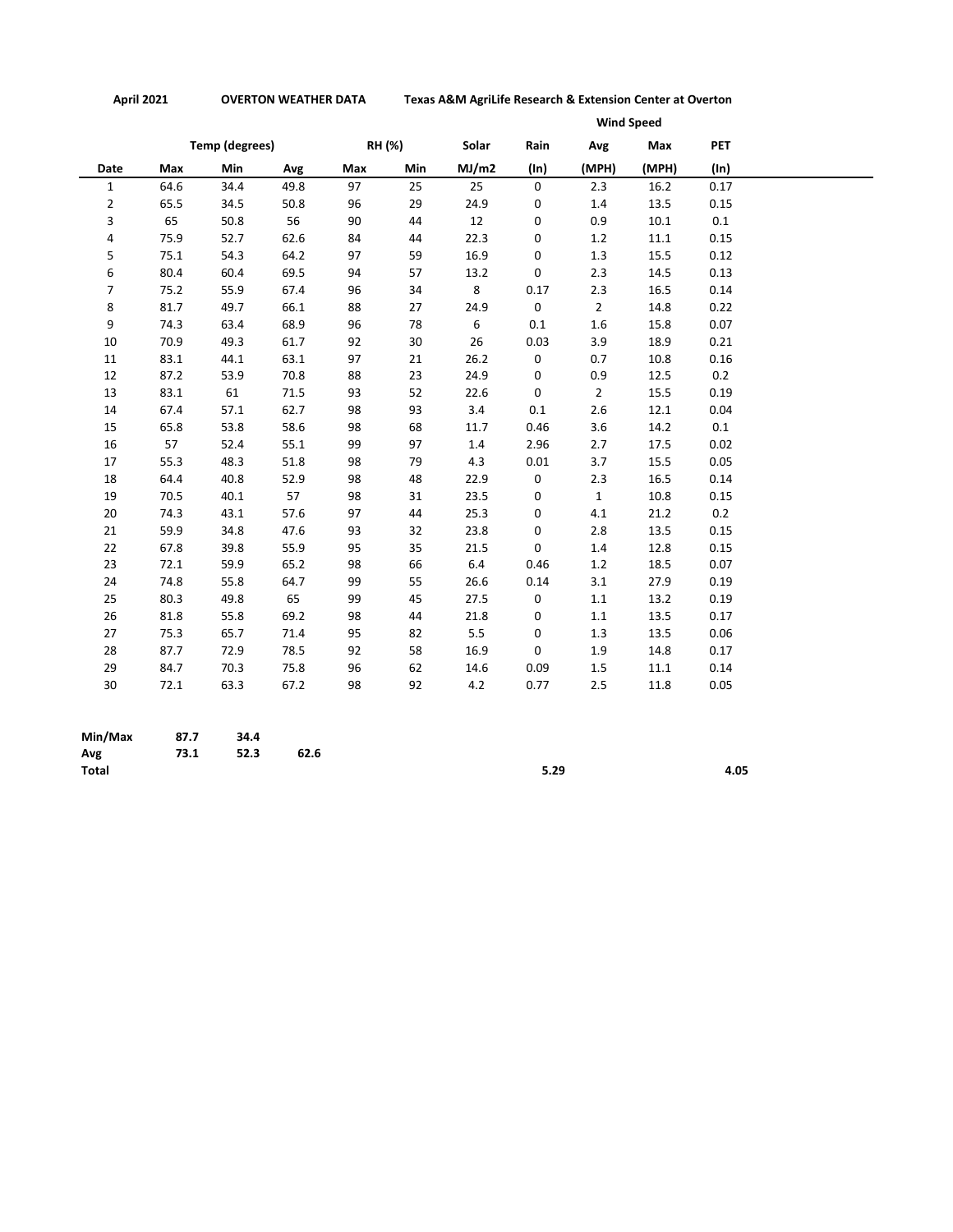**May 2021 OVERTON WEATHER DATA Texas A&M AgriLife Research & Extension Center at Overton**

|                |      |                       |      |        | <b>Wind Speed</b> |         |             |         |          |            |  |
|----------------|------|-----------------------|------|--------|-------------------|---------|-------------|---------|----------|------------|--|
|                |      | <b>Temp (degrees)</b> |      | RH (%) |                   | Solar   | Rain        | Avg     | Max      | <b>PET</b> |  |
| Date           | Max  | Min                   | Avg  | Max    | Min               | MJ/m2   | $(\ln)$     | (MPH)   | (MPH)    | $(\ln)$    |  |
| $\mathbf{1}$   | 68.2 | 62.2                  | 64.9 | 98     | 85                | $6.1\,$ | 0.83        | 1.3     | $10.1\,$ | 0.06       |  |
| $\overline{2}$ | 81.4 | 64.6                  | 71.3 | 99     | 58                | 19.8    | 1.71        | 1.9     | 15.5     | 0.17       |  |
| 3              | 88.6 | 69.6                  | 78.1 | 95     | 60                | 22.4    | $\pmb{0}$   | 2.3     | 17.8     | 0.21       |  |
| 4              | 76.2 | 60.2                  | 69.9 | 97     | 69                | 16.4    | 0.03        | 3.4     | 18.9     | 0.14       |  |
| 5              | 75.7 | 51.9                  | 63.6 | 94     | 45                | 28.5    | $\pmb{0}$   | 2.7     | 14.2     | 0.21       |  |
| 6              | 80.3 | 52.2                  | 66   | 97     | 37                | 26.6    | 0           | 1.5     | 11.1     | 0.2        |  |
| $\overline{7}$ | 83.6 | 52.5                  | 68.1 | 97     | 39                | 28.4    | 0           | 1.1     | 10.8     | 0.2        |  |
| 8              | 85.3 | 58.7                  | 72.7 | 94     | 59                | 20.8    | 0           | 2.2     | 19.2     | 0.18       |  |
| 9              | 83.3 | 68.9                  | 75.4 | 95     | 71                | 12.4    | 0.04        | 3       | 17.5     | 0.13       |  |
| 10             | 68.9 | 57                    | 64.7 | 98     | 94                | 3       | 0.01        | 2.9     | 15.2     | 0.03       |  |
| 11             | 73.3 | 57.9                  | 61.6 | 99     | 82                | 5.8     | 2.45        | 3.1     | 18.5     | 0.07       |  |
| 12             | 60.2 | 56.1                  | 58.1 | 99     | 92                | 3.9     | 0           | 3.3     | 12.8     | 0.04       |  |
| 13             | 74.4 | 55.7                  | 64.1 | 96     | 42                | 28.3    | 0           | 2.1     | 12.5     | 0.2        |  |
| 14             | 77.3 | 50.1                  | 64.7 | 97     | 42                | 27.2    | $\mathbf 0$ | 1.3     | 11.8     | 0.18       |  |
| 15             | 82.9 | 56.6                  | 70.2 | 92     | 56                | 21.8    | $\mathbf 0$ | 0.9     | 11.5     | 0.17       |  |
| 16             | 81   | 63.4                  | 70.8 | 98     | 65                | 13.8    | 0.52        | 0.8     | 12.5     | 0.11       |  |
| 17             | 76.5 | 63.9                  | 69.3 | 99     | 78                | 10.6    | 0.9         | 1.3     | 14.5     | 0.09       |  |
| 18             | 83.5 | 65.4                  | 73.5 | 98     | 59                | 22.7    | 1.07        | $1.6\,$ | 14.2     | 0.18       |  |
| 19             | 81.6 | 64.1                  | 71.1 | 99     | 62                | 23      | 0.81        | 1.4     | 15.2     | 0.18       |  |
| 20             | 74.2 | 66.8                  | 70.2 | 99     | 84                | 7.1     | 1.92        | 0.8     | 11.5     | 0.06       |  |
| 21             | 77.1 | 68.9                  | 71.3 | 98     | 95                | 6.3     | 0.42        | 1.8     | 12.8     | 0.06       |  |
| 22             | 74.6 | 67.5                  | 71.1 | 99     | 85                | $6.1\,$ | 0.13        | 1.8     | 11.1     | 0.06       |  |
| 23             | 83.7 | 66.9                  | 74.5 | 100    | 47                | 24.5    | 0           | 0.7     | 12.8     | 0.18       |  |
| 24             | 81   | 67.9                  | 73.3 | 97     | 68                | 11.9    | $\mathsf 0$ | 0.7     | 12.5     | $0.1\,$    |  |
| 25             | 83.2 | 66.8                  | 71.8 | 98     | 67                | $11\,$  | 0.12        | 1.2     | 28.9     | 0.11       |  |
| 26             | 87.2 | 66.2                  | 76.1 | 98     | 64                | 16.5    | 0           | 1.1     | 9.5      | 0.15       |  |
| 27             | 87.4 | 71.1                  | 78.8 | 97     | 64                | 22      | 0           | 1.7     | 16.5     | 0.19       |  |
| 28             | 80.4 | 64                    | 72.4 | 98     | 71                | 16.2    | 0.59        | 1.7     | 24.2     | 0.14       |  |
| 29             | 81.1 | 67.7                  | 73.3 | 99     | 65                | 23.3    | $\pmb{0}$   | 2.2     | 11.5     | 0.18       |  |
| 30             | 75   | 57.5                  | 65.8 | 94     | 61                | 19.2    | 0           | 2.9     | 14.5     | 0.16       |  |
| 31             | 83.1 | 60.2                  | 71.6 | 95     | 64                | 20      | 0.08        | 1.3     | 13.2     | 0.16       |  |
| Min/Max        | 88.6 | 50.1                  |      |        |                   |         |             |         |          |            |  |
| Avg            | 78.9 | 62.1                  | 69.9 |        |                   |         |             |         |          |            |  |
| Total          |      |                       |      |        |                   |         | 11.63       |         |          | 4.14       |  |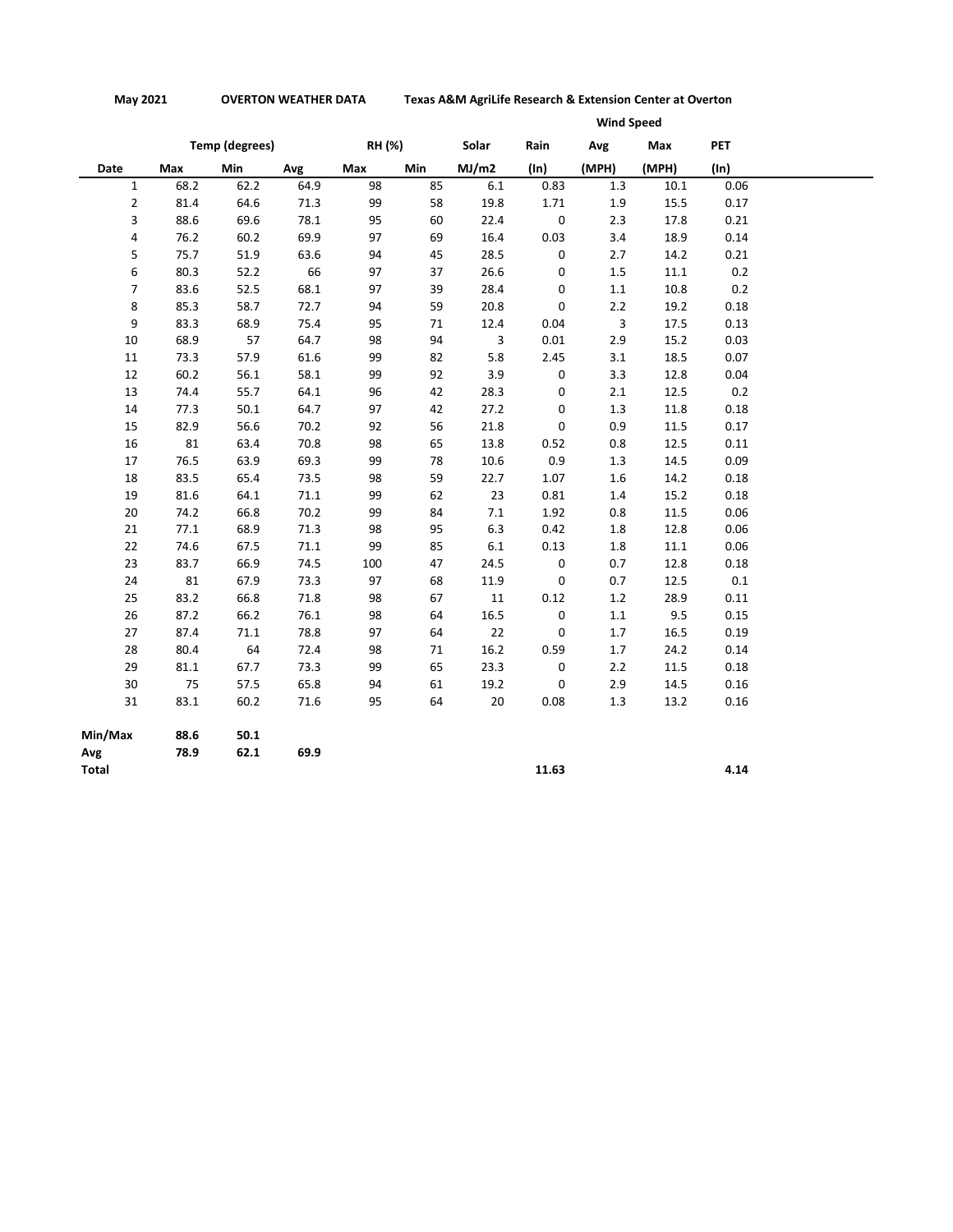**June 2021 OVERTON WEATHER DATA Texas A&M AgriLife Research & Extension Center at Overton**

| Date<br>$\mathbf{1}$<br>$\overline{2}$<br>3 | Max<br>78.7<br>79<br>79.3 | <b>Temp (degrees)</b><br><b>Min</b><br>67.4 | Avg  | RH (%)<br>Max |     | Solar | Rain        | Avg            | Max   | <b>PET</b> |
|---------------------------------------------|---------------------------|---------------------------------------------|------|---------------|-----|-------|-------------|----------------|-------|------------|
|                                             |                           |                                             |      |               |     |       |             |                |       |            |
|                                             |                           |                                             |      |               | Min | MJ/m2 | $(\ln)$     | (MPH)          | (MPH) | (ln)       |
|                                             |                           |                                             | 73.1 | 98            | 73  | 12.8  | 0.23        | 1.7            | 12.8  | 0.11       |
|                                             |                           | 62                                          | 69.9 | 97            | 57  | 18.3  | 0           | 1.2            | 11.5  | 0.15       |
|                                             |                           | 63.8                                        | 71.3 | 99            | 57  | 18    | 0           | $1.1\,$        | 8.8   | 0.15       |
| 4                                           | 77.1                      | 65.3                                        | 70.8 | 99            | 75  | 11.7  | 0.03        | 1.3            | 9.5   | 0.1        |
| 5                                           | 82.9                      | 67.9                                        | 73.3 | 100           | 63  | 15.7  | 0.15        | 1.2            | 11.5  | 0.14       |
| 6                                           | 85.1                      | 66.9                                        | 74.4 | 100           | 64  | 19.1  | 0.08        | 0.9            | 10.1  | 0.16       |
| $\overline{7}$                              | 83.6                      | 68                                          | 74.1 | 100           | 78  | 9     | 0.38        | 1.4            | 20.5  | 0.09       |
| 8                                           | 83.4                      | 70.5                                        | 76.6 | 100           | 80  | 10.6  | 0.26        | 1.5            | 20.9  | 0.1        |
| 9                                           | 91.6                      | 74.9                                        | 82.5 | 100           | 59  | 22.9  | $\mathsf 0$ | $\overline{2}$ | 14.2  | 0.21       |
| $10\,$                                      | 89.6                      | 73.6                                        | 81.2 | 100           | 59  | 22.9  | $\mathsf 0$ | $1.8\,$        | 11.8  | 0.21       |
| 11                                          | 89.6                      | 74.4                                        | 81.3 | 98            | 59  | 21.8  | 0           | 1.9            | 14.8  | 0.2        |
| 12                                          | 82.7                      | 73                                          | 77.7 | 100           | 70  | 10.5  | 0           | 0.9            | 11.8  | 0.1        |
| 13                                          | 93                        | 73.2                                        | 83.3 | 100           | 54  | 27.8  | 0           | 1.1            | 10.5  | 0.24       |
| 14                                          | 92.7                      | 73.7                                        | 82.7 | 99            | 52  | 27.2  | 0           | 1.3            | 9.8   | 0.23       |
| 15                                          | 92.5                      | 71.9                                        | 81.8 | 100           | 39  | 28.3  | 0           | 1.5            | 12.1  | 0.26       |
| 16                                          | 93.5                      | 68.7                                        | 81.8 | 100           | 41  | 28.8  | 0           | 0.9            | 8.5   | 0.23       |
| 17                                          | 90.6                      | 71.6                                        | 81.4 | 100           | 53  | 27.5  | 0           | 0.8            | 8.1   | 0.22       |
| 18                                          | 89.7                      | 67.5                                        | 79.2 | 100           | 42  | 29.8  | 0           | 0.8            | 11.8  | 0.23       |
| 19                                          | 90.8                      | 66.3                                        | 79.6 | 99            | 48  | 25.2  | 0           | 0.8            | 9.8   | 0.2        |
| 20                                          | 92.4                      | 72.3                                        | 83.1 | 99            | 54  | 27.6  | 0           | 1.4            | 13.8  | 0.24       |
| 21                                          | 90                        | 73.9                                        | 80.6 | 97            | 62  | 19    | 0.02        | 2.5            | 17.2  | 0.19       |
| 22                                          | 82.3                      | 69.4                                        | 75.1 | 96            | 55  | 25.2  | 0.06        | 2.7            | 12.8  | 0.22       |
| 23                                          | 91.9                      | 68.5                                        | 80.7 | 96            | 57  | 24.9  | $\mathbf 0$ | 0.9            | 10.5  | 0.21       |
| 24                                          | 93.5                      | 77.3                                        | 84.6 | 96            | 53  | 24.1  | 0           | 1.8            | 12.8  | 0.24       |
| 25                                          | 93.6                      | 77.1                                        | 84.2 | 95            | 55  | 24    | 0           | 1.7            | 12.5  | 0.23       |
| 26                                          | 92.9                      | 75.9                                        | 83.2 | 96            | 53  | 26.2  | 0           | 1.8            | 14.2  | 0.25       |
| 27                                          | 90.1                      | 73.3                                        | 81.4 | 99            | 52  | 23.7  | 0           | $\mathbf{1}$   | 12.5  | 0.21       |
| 28                                          | 81.7                      | 73.2                                        | 75   | 99            | 75  | 10.4  | 0.3         | 1.5            | 10.1  | 0.1        |
| 29                                          | 88.5                      | 72.7                                        | 78.3 | 100           | 60  | 19.2  | 0.83        | 1.4            | 12.5  | 0.18       |
| 30                                          | 90.1                      | 70.6                                        | 79.8 | 100           | 54  | 24.5  | $\mathsf 0$ | 0.7            | 8.1   | 0.2        |
| Min/Max                                     | 93.6                      | 62.0                                        |      |               |     |       |             |                |       |            |

**Avg 87.7 70.8 78.7**

**Total 2.34 5.6**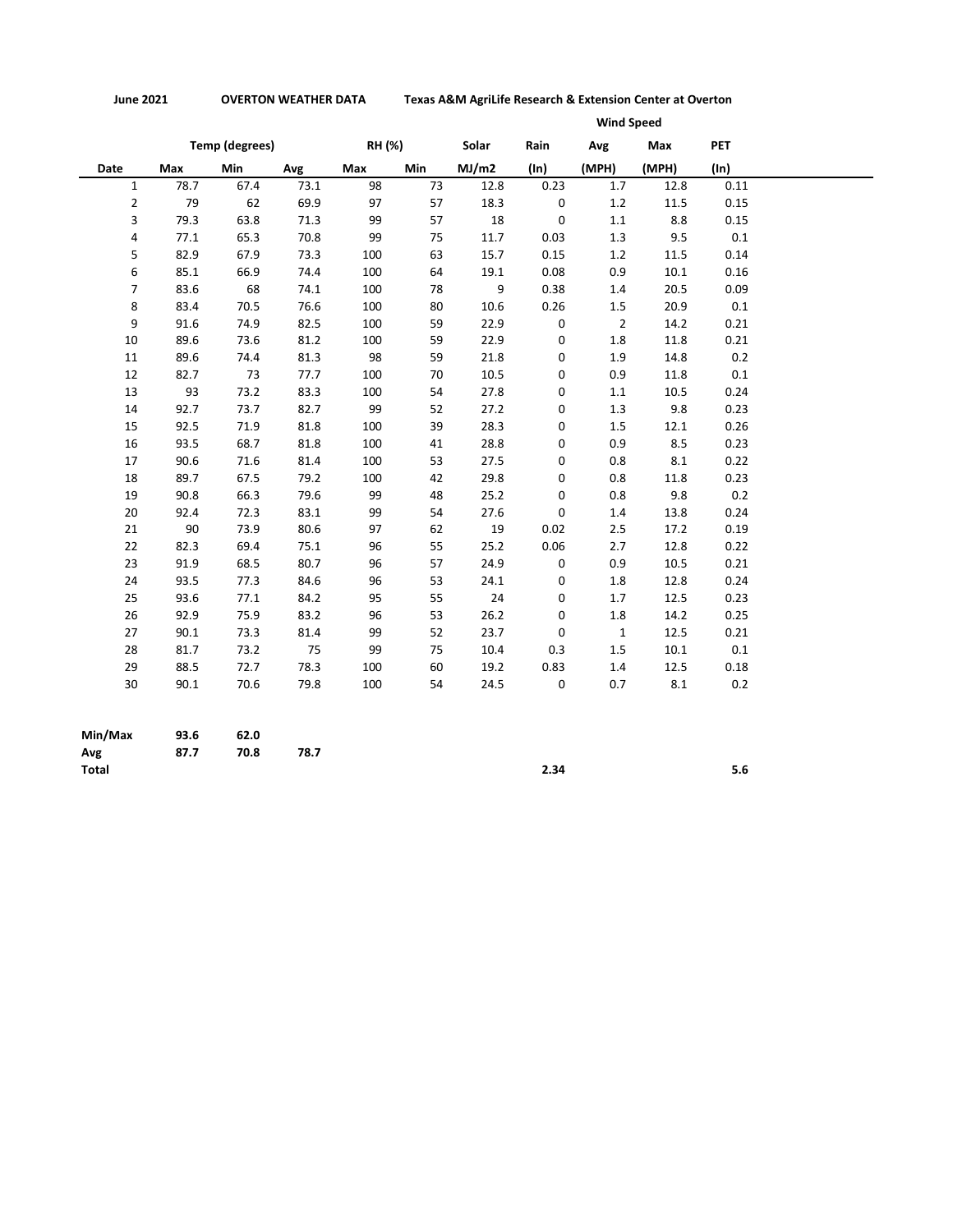|                | <b>Wind Speed</b> |                       |      |        |            |       |             |              |          |            |
|----------------|-------------------|-----------------------|------|--------|------------|-------|-------------|--------------|----------|------------|
|                |                   | <b>Temp (degrees)</b> |      | RH (%) |            | Solar | Rain        | Avg          | Max      | <b>PET</b> |
| Date           | Max               | Min                   | Avg  | Max    | <b>Min</b> | MJ/m2 | $(\ln)$     | (MPH)        | (MPH)    | (ln)       |
| $\mathbf{1}$   | 92                | 72.8                  | 82.1 | 98     | 51         | 27.5  | $\mathbf 0$ | 1.2          | 10.1     | 0.23       |
| $\overline{2}$ | 85.2              | 72.5                  | 78.5 | 100    | 74         | 11.8  | 0.99        | 1.1          | 12.5     | 0.11       |
| 3              | 84.1              | 67.6                  | 75.4 | 100    | 54         | 20.1  | 0.01        | 1.8          | 14.5     | 0.18       |
| 4              | 85.6              | 67.4                  | 75.9 | 96     | 46         | 23.6  | $\pmb{0}$   | 1.2          | 11.1     | 0.2        |
| 5              | 88.5              | 69.8                  | 79.1 | 96     | 58         | 25.1  | 0           | 1.7          | 10.5     | 0.21       |
| 6              | 90.9              | 71                    | 80.1 | 99     | 55         | 26    | 0           | 1.4          | $11.1\,$ | 0.23       |
| $\overline{7}$ | 86.5              | 69.8                  | 77.3 | 99     | 68         | 16.8  | 0.21        | 0.7          | 9.1      | 0.14       |
| 8              | 90.6              | 73                    | 81.6 | 98     | 52         | 27.8  | 0           | 1.2          | 8.8      | 0.23       |
| 9              | 86                | 70.9                  | 77.6 | 98     | 64         | 18.1  | $\mathbf 0$ | $\mathbf{1}$ | 12.1     | 0.16       |
| 10             | 91                | 71.5                  | 80.8 | 98     | 58         | 22.1  | 0.02        | 1.9          | 15.8     | 0.21       |
| 11             | 86.5              | 67.8                  | 76.1 | 98     | 66         | 18.5  | 1.39        | 3            | 20.9     | 0.17       |
| 12             | 80.1              | 68.3                  | 73.8 | 98     | 70         | 15.7  | 0.02        | 2.4          | 16.5     | 0.14       |
| 13             | 89.3              | 68.1                  | 78.7 | 97     | 59         | 25.7  | $\mathsf 0$ | 1.6          | 20.2     | 0.22       |
| 14             | 90                | 67.8                  | 77.8 | 98     | 58         | 24    | 0.27        | $\mathbf{1}$ | 19.2     | 0.2        |
| 15             | 88                | 72.5                  | 78.3 | 99     | 67         | 18.6  | $0.01\,$    | 1.1          | 12.5     | 0.16       |
| 16             | 89.9              | 73.7                  | 81.4 | 97     | 60         | 22.5  | 0           | 2.1          | 13.5     | 0.21       |
| 17             | 90.3              | 74.8                  | 81.9 | 97     | 56         | 25.8  | 0           | $1.6\,$      | 12.8     | 0.23       |
| 18             | 91.3              | 75.6                  | 82.7 | 95     | 54         | 26    | $\mathsf 0$ | 1.7          | 12.8     | 0.23       |
| 19             | 78                | 69.9                  | 74.1 | 99     | 91         | 2.1   | 2.08        | 1.2          | 14.2     | 0.03       |
| 20             | 85.5              | 68                    | 74.9 | 100    | 62         | 18.8  | 0.3         | 1.9          | 16.2     | 0.17       |
| 21             | 87.4              | 96.8                  | 77.6 | 99     | 57         | 24.1  | $\pmb{0}$   | 1.4          | 11.5     | 0.2        |
| 22             | 89.8              | 70.5                  | 80.1 | 99     | 56         | 23.3  | $\pmb{0}$   | $\mathbf{1}$ | 8.8      | 0.2        |
| 23             | 90.2              | 72.8                  | 81.3 | 97     | 65         | 24    | 0.12        | 1.5          | 12.5     | 0.21       |
| 24             | 91.3              | 74.1                  | 82.2 | 96     | 57         | 25.7  | $\pmb{0}$   | 1.8          | 12.8     | 0.23       |
| 25             | 92.6              | 75.5                  | 83.1 | 95     | 53         | 27.8  | 0           | 1.6          | 10.1     | 0.25       |
| 26             | 93.4              | 71.9                  | 82.8 | 98     | 51         | 26.3  | 0           | 0.9          | 7.4      | 0.22       |
| 27             | 93.2              | 74.6                  | 84.2 | 95     | 50         | 24.2  | $\pmb{0}$   | 0.9          | 7.8      | 0.2        |
| 28             | 91.4              | 75.6                  | 82.3 | 95     | 64         | 19.7  | $0.01\,$    | $\mathbf{1}$ | 9.1      | 0.18       |
| 29             | 94.1              | 74                    | 83.5 | 97     | 49         | 24.3  | $\mathbf 0$ | 1.2          | 9.8      | 0.22       |
| 30             | 95.3              | 73.8                  | 84   | 99     | 49         | 23.9  | 0           | 0.8          | 9.8      | 0.2        |
| 31             | 94.5              | 75.7                  | 84.4 | 95     | 52         | 24.4  | 0           | 1.3          | 7.8      | 0.22       |
| Min/Max        | 95.3              | 67.4                  |      |        |            |       |             |              |          |            |
| Avg            | 88.9              | 72.4                  | 79.6 |        |            |       |             |              |          |            |
| Total          |                   |                       |      |        |            |       | 5.43        |              |          | 5.77       |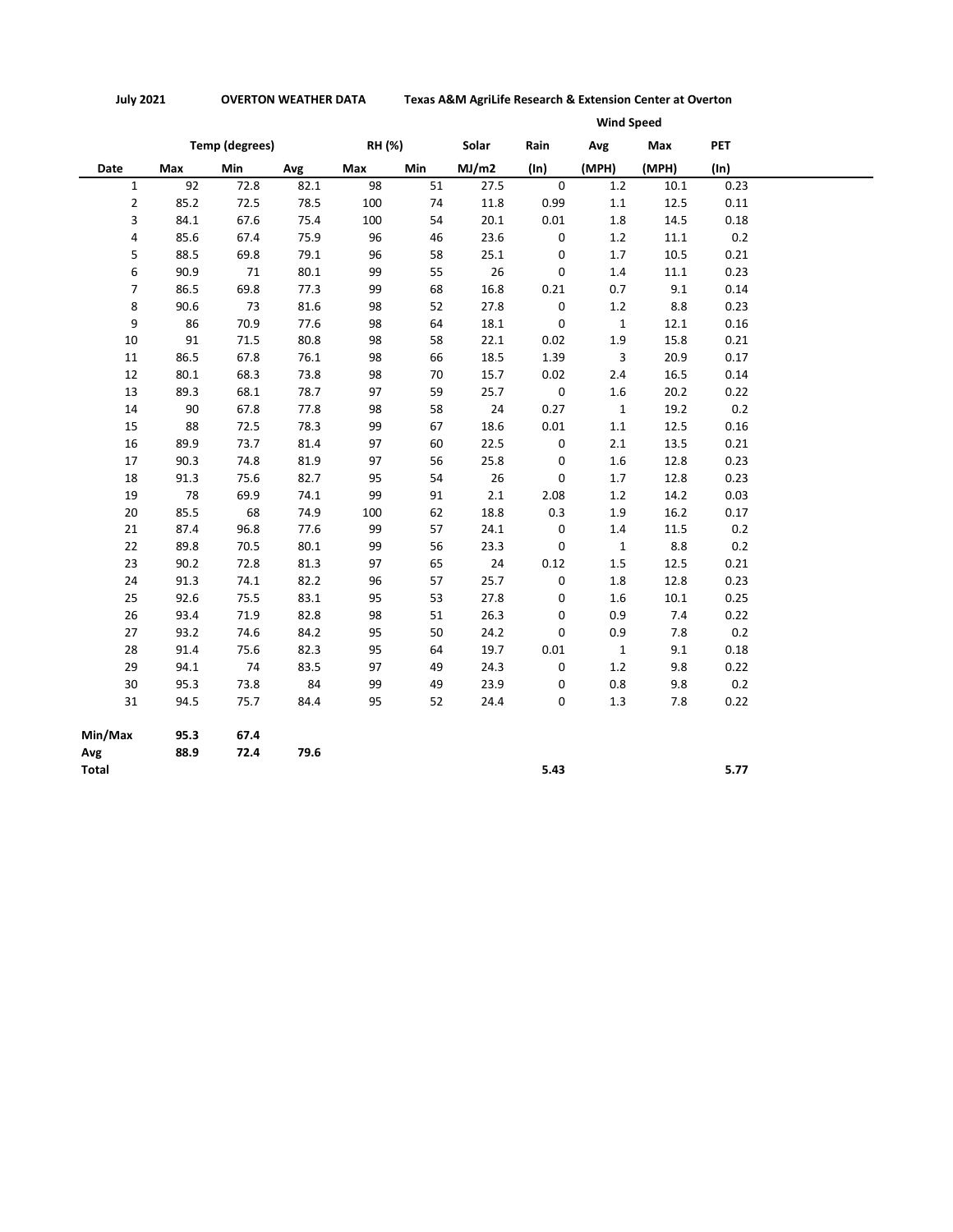**August 2021 OVERTON WEATHER DATA Texas A&M AgriLife Research & Extension Center at Overton**

|                |      |                       |      |               | <b>Wind Speed</b> |       |             |                |       |            |  |
|----------------|------|-----------------------|------|---------------|-------------------|-------|-------------|----------------|-------|------------|--|
|                |      | <b>Temp (degrees)</b> |      | <b>RH (%)</b> |                   | Solar | Rain        | Avg            | Max   | <b>PET</b> |  |
| Date           | Max  | Min                   | Avg  | Max           | <b>Min</b>        | MJ/m2 | $(\ln)$     | (MPH)          | (MPH) | (ln)       |  |
| $\mathbf{1}$   | 94.6 | 75.8                  | 84.1 | 95            | 49                | 25    | $\mathsf 0$ | 1.3            | 9.8   | 0.22       |  |
| $\overline{2}$ | 79.7 | 74                    | 76.4 | 98            | 82                | 8.5   | 0.71        | 1.2            | 6.8   | 0.08       |  |
| 3              | 86.1 | 71.8                  | 78   | 98            | 56                | 22.9  | 0           | 2.1            | 10.5  | 0.2        |  |
| 4              | 86.6 | 68.3                  | 77   | 98            | 54                | 22.9  | 0           | 1.1            | 9.5   | 0.19       |  |
| 5              | 86.9 | 66.1                  | 76.4 | 98            | 51                | 21    | 0           | 0.4            | 9.5   | 0.15       |  |
| 6              | 89.9 | 68                    | 78.5 | 97            | 48                | 24.5  | 0           | 0.6            | 8.1   | 0.019      |  |
| $\overline{7}$ | 90.6 | 70.6                  | 79.8 | 94            | 59                | 21.2  | 0           | 1.2            | 12.5  | 0.18       |  |
| 8              | 92.7 | 74.5                  | 83.2 | 96            | 55                | 23.4  | 0           | 1.9            | 14.2  | 0.23       |  |
| 9              | 92.8 | 75.1                  | 83.5 | 95            | 57                | 22.9  | 0           | $\overline{2}$ | 16.8  | 0.22       |  |
| 10             | 93.7 | 76                    | 83.8 | 96            | 52                | 24.5  | 0           | $\overline{2}$ | 13.8  | 0.24       |  |
| 11             | 93.9 | 75.8                  | 83.8 | 96            | 53                | 23.2  | 0           | 1.6            | 14.5  | 0.22       |  |
| 12             | 94.4 | 74.5                  | 83.5 | 96            | 50                | 23.7  | 0           | 1.4            | 10.8  | 0.23       |  |
| 13             | 93.7 | 74.4                  | 83.2 | 94            | 47                | 23.4  | 0           | 1.2            | 10.5  | 0.21       |  |
| 14             | 88.5 | 70.5                  | 78.4 | 97            | 62                | 13.6  | 0.15        | 1.7            | 16.2  | 0.14       |  |
| 15             | 87.6 | 71                    | 78.3 | 98            | 62                | 19.9  | 0.01        | 0.8            | 8.5   | 0.16       |  |
| 16             | 91.5 | 70.8                  | 79.7 | 97            | 49                | 21.3  | $\mathsf 0$ | 1.1            | 12.8  | 0.19       |  |
| 17             | 91.4 | 72.5                  | 80.2 | 97            | 54                | 18.8  | 0.62        | $1.2\,$        | 16.8  | 0.17       |  |
| 18             | 86.8 | 71.1                  | 76.3 | 97            | 71                | 12.4  | 0.74        | $\mathbf{1}$   | 16.2  | 0.11       |  |
| 19             | 87.3 | 75.1                  | 79.6 | 97            | 78                | 9.5   | 0.83        | 0.8            | 17.8  | 0.09       |  |
| 20             | 91.9 | 75.9                  | 82.6 | 96            | 56                | 22    | 0           | 1.9            | 14.2  | 0.21       |  |
| 21             | 92.4 | 71.9                  | 81.7 | 95            | 54                | 23.2  | 0           | $1.5\,$        | 13.8  | 0.21       |  |
| 22             | 93   | 75.3                  | 82.8 | 91            | 43                | 25.3  | 0           | 1.5            | 11.5  | 0.24       |  |
| 23             | 93.8 | 74                    | 82.1 | 91            | 48                | 25    | 0           | $1.1\,$        | 9.8   | 0.22       |  |
| 24             | 94   | 73.4                  | 82.5 | 89            | 47                | 24.7  | 0           | 1.3            | 9.1   | 0.22       |  |
| 25             | 94.5 | 75                    | 84.1 | 90            | 50                | 23    | 0           | $1.1\,$        | 7.8   | 0.21       |  |
| 26             | 92.8 | 73.1                  | 83.1 | 96            | 47                | 22.4  | 0           | 1.5            | 11.8  | 0.21       |  |
| 27             | 90   | 72.3                  | 80.5 | 95            | 48                | 22.8  | 0           | 1.4            | 12.1  | 0.21       |  |
| 28             | 86   | 71.9                  | 76.6 | 96            | 60                | 14.1  | 1.14        | 1.5            | 14.2  | 0.14       |  |
| 29             | 89.3 | 72                    | 79.2 | 97            | 52                | 19    | 0           | 1.4            | 10.5  | 0.18       |  |
| 30             | 90.3 | 72.3                  | 80.3 | 94            | 48                | 22.8  | 0           | 2.4            | 13.8  | 0.23       |  |
| 31             | 94.3 | 72.2                  | 82.5 | 94            | 44                | 24.2  | 0           | 0.9            | 10.5  | 0.21       |  |
| Min/Max        | 94.6 | 66.1                  |      |               |                   |       |             |                |       |            |  |
| Avg            | 90.6 | 72.8                  | 80.6 |               |                   |       |             |                |       |            |  |
| Total          |      |                       |      |               |                   |       | 4.2         |                |       | 5.529      |  |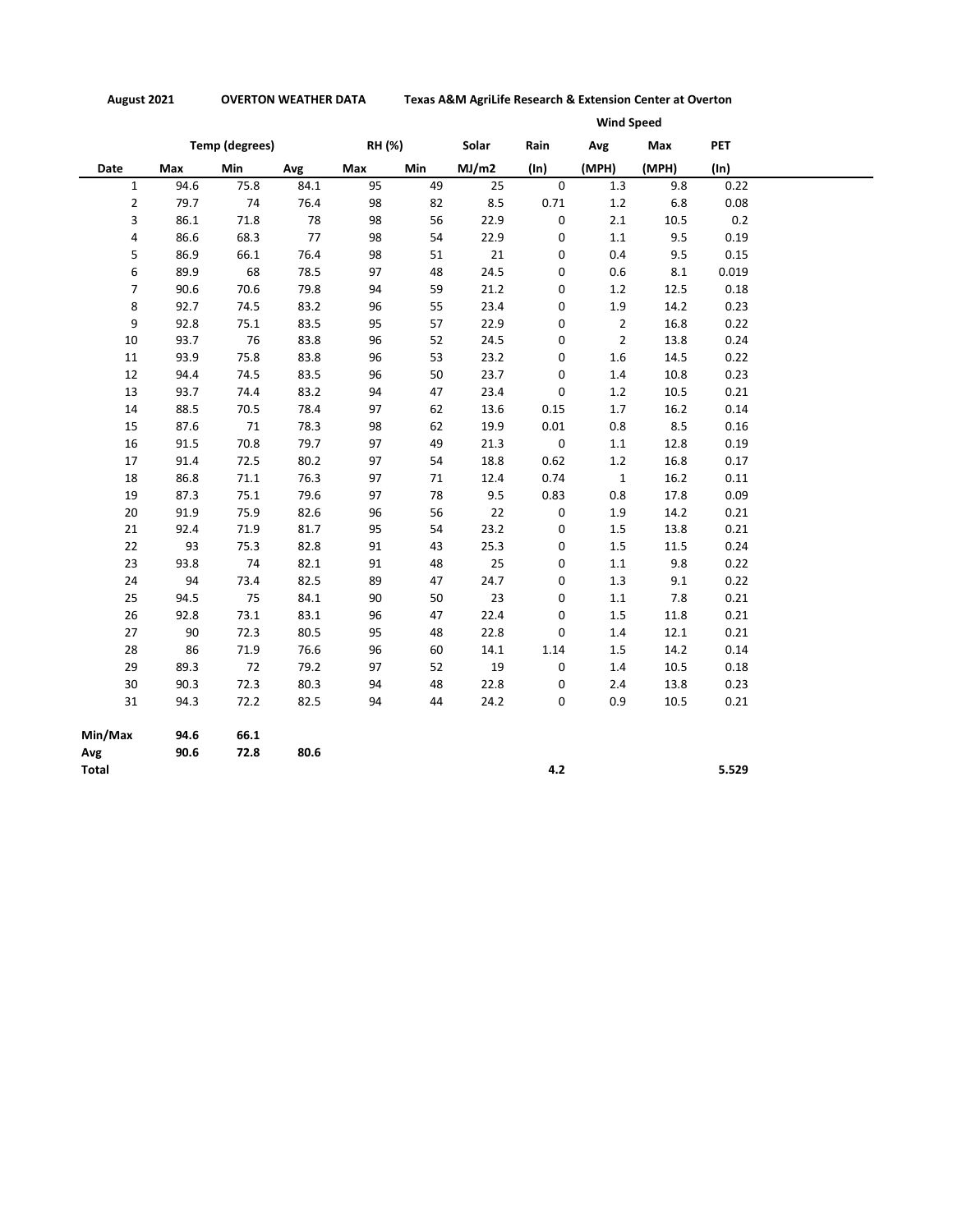**September 2021 OVERTON WEATHER DATA Texas A&M AgriLife Research & Extension Center at Overton**

| <b>Temp (degrees)</b><br>RH (%)<br><b>PET</b><br>Solar<br>Rain<br>Avg<br>Max<br>Min<br><b>Min</b><br>MJ/m2<br>(MPH)<br>(MPH)<br>$(\ln)$<br>Avg<br>Max<br>$(\ln)$<br>Date<br>Max<br>$\Omega$<br>$\mathbf{1}$<br>94.9<br>75.6<br>84<br>88<br>0.21<br>49<br>23.6<br>1.3<br>10.8<br>$\overline{2}$<br>82.3<br>94<br>0.16<br>92.7<br>74.1<br>53<br>19.2<br>0<br>0.7<br>13.2<br>3<br>73<br>94<br>52<br>9.1<br>0.15<br>92.3<br>81.8<br>17.6<br>0<br>0.6<br>72.1<br>4<br>92.3<br>81.3<br>95<br>46<br>21.3<br>1.2<br>12.5<br>0.19<br>0<br>5<br>94<br>83.6<br>89<br>22.5<br>1.8<br>0.23<br>74.1<br>48<br>0<br>11.5<br>6<br>89.2<br>$\overline{2}$<br>0.23<br>67.7<br>79.3<br>91<br>37<br>23.9<br>0<br>12.8<br>$\overline{7}$<br>96<br>9.5<br>89.5<br>60.6<br>74.9<br>32<br>24.4<br>0<br>$\mathbf{1}$<br>22<br>8<br>90.7<br>60.3<br>74.9<br>94<br>38<br>0.18<br>0<br>1.2<br>10.5<br>9<br>87.8<br>61.8<br>74.4<br>89<br>28<br>24.4<br>0<br>2.1<br>14.8<br>89.7<br>10<br>73.2<br>84<br>33<br>22.8<br>0<br>0.6<br>10.5<br>0.16<br>57.7<br>87.5<br>73.1<br>89<br>35<br>0.9<br>0.15<br>60.9<br>21.1<br>0<br>10.5<br>11<br>87.8<br>74.6<br>95<br>36<br>0.18<br>12<br>57.7<br>21.8<br>0<br>0.9<br>12.8<br>13<br>85.6<br>77.4<br>93<br>59<br>13<br>0<br>$\mathbf{1}$<br>0.12<br>69.1<br>12.1 |
|---------------------------------------------------------------------------------------------------------------------------------------------------------------------------------------------------------------------------------------------------------------------------------------------------------------------------------------------------------------------------------------------------------------------------------------------------------------------------------------------------------------------------------------------------------------------------------------------------------------------------------------------------------------------------------------------------------------------------------------------------------------------------------------------------------------------------------------------------------------------------------------------------------------------------------------------------------------------------------------------------------------------------------------------------------------------------------------------------------------------------------------------------------------------------------------------------------------------------------------------------------------------------|
|                                                                                                                                                                                                                                                                                                                                                                                                                                                                                                                                                                                                                                                                                                                                                                                                                                                                                                                                                                                                                                                                                                                                                                                                                                                                           |
|                                                                                                                                                                                                                                                                                                                                                                                                                                                                                                                                                                                                                                                                                                                                                                                                                                                                                                                                                                                                                                                                                                                                                                                                                                                                           |
|                                                                                                                                                                                                                                                                                                                                                                                                                                                                                                                                                                                                                                                                                                                                                                                                                                                                                                                                                                                                                                                                                                                                                                                                                                                                           |
|                                                                                                                                                                                                                                                                                                                                                                                                                                                                                                                                                                                                                                                                                                                                                                                                                                                                                                                                                                                                                                                                                                                                                                                                                                                                           |
|                                                                                                                                                                                                                                                                                                                                                                                                                                                                                                                                                                                                                                                                                                                                                                                                                                                                                                                                                                                                                                                                                                                                                                                                                                                                           |
|                                                                                                                                                                                                                                                                                                                                                                                                                                                                                                                                                                                                                                                                                                                                                                                                                                                                                                                                                                                                                                                                                                                                                                                                                                                                           |
|                                                                                                                                                                                                                                                                                                                                                                                                                                                                                                                                                                                                                                                                                                                                                                                                                                                                                                                                                                                                                                                                                                                                                                                                                                                                           |
|                                                                                                                                                                                                                                                                                                                                                                                                                                                                                                                                                                                                                                                                                                                                                                                                                                                                                                                                                                                                                                                                                                                                                                                                                                                                           |
|                                                                                                                                                                                                                                                                                                                                                                                                                                                                                                                                                                                                                                                                                                                                                                                                                                                                                                                                                                                                                                                                                                                                                                                                                                                                           |
|                                                                                                                                                                                                                                                                                                                                                                                                                                                                                                                                                                                                                                                                                                                                                                                                                                                                                                                                                                                                                                                                                                                                                                                                                                                                           |
|                                                                                                                                                                                                                                                                                                                                                                                                                                                                                                                                                                                                                                                                                                                                                                                                                                                                                                                                                                                                                                                                                                                                                                                                                                                                           |
|                                                                                                                                                                                                                                                                                                                                                                                                                                                                                                                                                                                                                                                                                                                                                                                                                                                                                                                                                                                                                                                                                                                                                                                                                                                                           |
|                                                                                                                                                                                                                                                                                                                                                                                                                                                                                                                                                                                                                                                                                                                                                                                                                                                                                                                                                                                                                                                                                                                                                                                                                                                                           |
|                                                                                                                                                                                                                                                                                                                                                                                                                                                                                                                                                                                                                                                                                                                                                                                                                                                                                                                                                                                                                                                                                                                                                                                                                                                                           |
|                                                                                                                                                                                                                                                                                                                                                                                                                                                                                                                                                                                                                                                                                                                                                                                                                                                                                                                                                                                                                                                                                                                                                                                                                                                                           |
| 5<br>14<br>73.6<br>71.6<br>96<br>0.06<br>68.9<br>82<br>0.21<br>2.4<br>16.2                                                                                                                                                                                                                                                                                                                                                                                                                                                                                                                                                                                                                                                                                                                                                                                                                                                                                                                                                                                                                                                                                                                                                                                                |
| 83.6<br>74.6<br>92<br>0.16<br>15<br>67.7<br>56<br>14.5<br>0<br>2.9<br>14.5                                                                                                                                                                                                                                                                                                                                                                                                                                                                                                                                                                                                                                                                                                                                                                                                                                                                                                                                                                                                                                                                                                                                                                                                |
| 16<br>83.2<br>73.6<br>97<br>59<br>0<br>0.15<br>65.9<br>15.9<br>1.8<br>12.8                                                                                                                                                                                                                                                                                                                                                                                                                                                                                                                                                                                                                                                                                                                                                                                                                                                                                                                                                                                                                                                                                                                                                                                                |
| 76.3<br>96<br>0<br>0.13<br>17<br>85.1<br>67.6<br>62<br>14.9<br>1.3<br>10.1                                                                                                                                                                                                                                                                                                                                                                                                                                                                                                                                                                                                                                                                                                                                                                                                                                                                                                                                                                                                                                                                                                                                                                                                |
| 96<br>0<br>0.13<br>18<br>83.4<br>70.8<br>75.8<br>67<br>13.1<br>1.8<br>10.5                                                                                                                                                                                                                                                                                                                                                                                                                                                                                                                                                                                                                                                                                                                                                                                                                                                                                                                                                                                                                                                                                                                                                                                                |
| 0.12<br>19<br>86.7<br>70.1<br>76.2<br>97<br>56<br>0.22<br>0.8<br>14.1<br>11.1                                                                                                                                                                                                                                                                                                                                                                                                                                                                                                                                                                                                                                                                                                                                                                                                                                                                                                                                                                                                                                                                                                                                                                                             |
| 20<br>93.6<br>81.1<br>96<br>44<br>20.8<br>0<br>11.8<br>0.18<br>72.3<br>1.2                                                                                                                                                                                                                                                                                                                                                                                                                                                                                                                                                                                                                                                                                                                                                                                                                                                                                                                                                                                                                                                                                                                                                                                                |
| 78.6<br>95<br>0<br>0.18<br>21<br>87.3<br>70.4<br>53<br>15.7<br>3.2<br>15.8                                                                                                                                                                                                                                                                                                                                                                                                                                                                                                                                                                                                                                                                                                                                                                                                                                                                                                                                                                                                                                                                                                                                                                                                |
| 22<br>79.5<br>67.3<br>71<br>26<br>23.3<br>0<br>3.5<br>0.26<br>55.1<br>19.9                                                                                                                                                                                                                                                                                                                                                                                                                                                                                                                                                                                                                                                                                                                                                                                                                                                                                                                                                                                                                                                                                                                                                                                                |
| 96<br>23<br>23<br>81.2<br>64.1<br>24<br>0<br>9.1<br>0.14<br>47.7<br>0.9                                                                                                                                                                                                                                                                                                                                                                                                                                                                                                                                                                                                                                                                                                                                                                                                                                                                                                                                                                                                                                                                                                                                                                                                   |
| 96<br>24<br>83<br>66.2<br>0<br>0.16<br>50.5<br>33<br>21.4<br>1.1<br>11.1                                                                                                                                                                                                                                                                                                                                                                                                                                                                                                                                                                                                                                                                                                                                                                                                                                                                                                                                                                                                                                                                                                                                                                                                  |
| 25<br>58<br>82<br>33<br>0.17<br>85.1<br>70.7<br>21.6<br>0<br>1.3<br>11.5                                                                                                                                                                                                                                                                                                                                                                                                                                                                                                                                                                                                                                                                                                                                                                                                                                                                                                                                                                                                                                                                                                                                                                                                  |
| 35<br>26<br>87.8<br>59.7<br>72.2<br>87<br>21.3<br>0<br>1.1<br>10.1<br>0.17                                                                                                                                                                                                                                                                                                                                                                                                                                                                                                                                                                                                                                                                                                                                                                                                                                                                                                                                                                                                                                                                                                                                                                                                |
| 71.9<br>96<br>46<br>15.9<br>0<br>0.12<br>27<br>84.7<br>57.9<br>0.8<br>15.9                                                                                                                                                                                                                                                                                                                                                                                                                                                                                                                                                                                                                                                                                                                                                                                                                                                                                                                                                                                                                                                                                                                                                                                                |
| 0.13<br>28<br>89.5<br>65.8<br>76.8<br>97<br>42<br>16.4<br>0<br>0.9<br>10.5                                                                                                                                                                                                                                                                                                                                                                                                                                                                                                                                                                                                                                                                                                                                                                                                                                                                                                                                                                                                                                                                                                                                                                                                |
| 29<br>81.6<br>70.7<br>74.9<br>90<br>67<br>11.2<br>0<br>10.8<br>0.11<br>1.4                                                                                                                                                                                                                                                                                                                                                                                                                                                                                                                                                                                                                                                                                                                                                                                                                                                                                                                                                                                                                                                                                                                                                                                                |
| 30<br>86.1<br>68<br>75.7<br>52<br>11.3<br>0.11<br>97<br>0.12<br>$\mathbf{1}$<br>11.8                                                                                                                                                                                                                                                                                                                                                                                                                                                                                                                                                                                                                                                                                                                                                                                                                                                                                                                                                                                                                                                                                                                                                                                      |
| Min/Max<br>94.9<br>47.7                                                                                                                                                                                                                                                                                                                                                                                                                                                                                                                                                                                                                                                                                                                                                                                                                                                                                                                                                                                                                                                                                                                                                                                                                                                   |

| Min/Max      | 94.9 | 47.7 |      |      |      |
|--------------|------|------|------|------|------|
| Avg          | 87.0 | 65.1 | 75.4 |      |      |
| <b>Total</b> |      |      |      | 0.55 | 4.64 |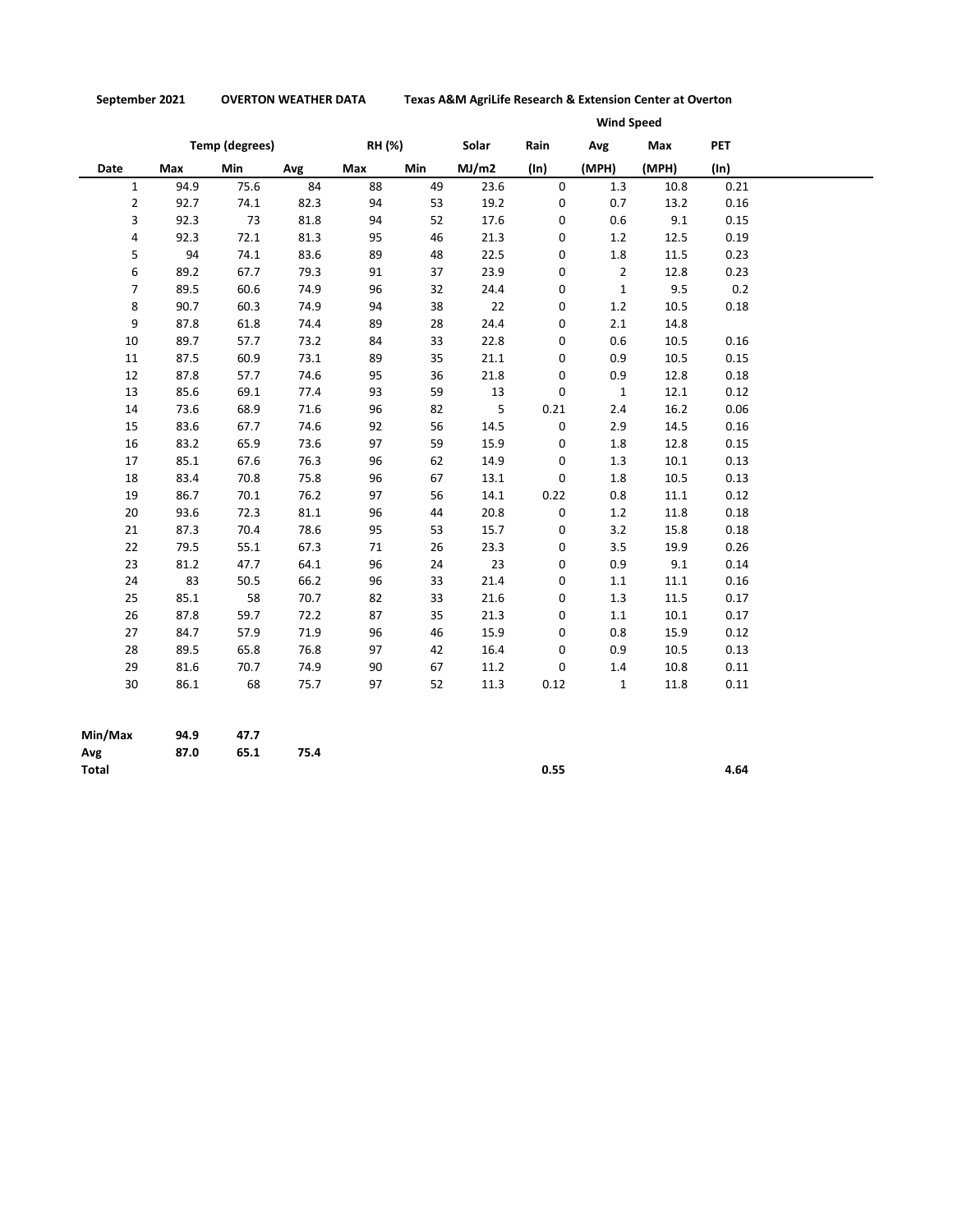**October 2021 OVERTON WEATHER DATA Texas A&M AgriLife Research & Extension Center at Overton**

|                       |      |            |               |     |            | <b>Wind Speed</b> |                 |              |            |         |
|-----------------------|------|------------|---------------|-----|------------|-------------------|-----------------|--------------|------------|---------|
| <b>Temp (degrees)</b> |      |            | <b>RH (%)</b> |     | Solar      | Rain              | Avg             | Max          | <b>PET</b> |         |
| Date                  | Max  | <b>Min</b> | Avg           | Max | <b>Min</b> | MJ/m2             | $(\mathsf{In})$ | (MPH)        | (MPH)      | (ln)    |
| $\mathbf{1}$          | 77.6 | 66.6       | 71.2          | 98  | 77         | 5.9               | 0.54            | 0.5          | 8.5        | 0.06    |
| $\overline{2}$        | 84.7 | 70         | 75.5          | 97  | 55         | 14.5              | 0               | 1.1          | 10.5       | 0.12    |
| 3                     | 84.2 | 66.1       | 74.4          | 97  | 41         | 17.7              | 0.2             | 1.4          | 12.5       | 0.16    |
| 4                     | 82.8 | 59.3       | 69.8          | 96  | 38         | 19                | 0               | $1.5\,$      | 14.5       | 0.16    |
| 5                     | 83.1 | 54.7       | 67.6          | 92  | 38         | 19.2              | 0               | 1.2          | 11.5       | 0.14    |
| 6                     | 83.2 | 56.6       | 69            | 97  | 39         | 15.3              | 0               | 0.5          | 8.8        | 0.11    |
| $\overline{7}$        | 86.9 | 62.3       | 73.1          | 79  | 36         | 19.5              | 0               | 1.2          | 12.5       | 0.16    |
| 8                     | 88.6 | 63.5       | 74.9          | 84  | 38         | 19                | 0               | 1.3          | 12.1       | 0.16    |
| 9                     | 89.2 | 64.2       | 75.7          | 89  | 41         | 19.1              | 0               | 1.6          | 14.5       | 0.17    |
| 10                    | 88.4 | 66.5       | 76.9          | 95  | 53         | 13.1              | 0.02            | 1.8          | 18.9       | 0.13    |
| 11                    | 79.7 | 59.2       | 69.2          | 95  | 43         | 19.1              | 0.52            | 2.1          | 24.6       | 0.16    |
| 12                    | 80.7 | 58.2       | 70.5          | 96  | 75         | 5.1               | 0.02            | 0.7          | 9.8        | 0.05    |
| 13                    | 87.1 | 72.9       | 78.6          | 87  | 52         | 12.4              | 0               | 1.7          | 15.2       | 0.13    |
| 14                    | 79.6 | 71.7       | 74.8          | 97  | 76         | $5.1\,$           | 0.07            | 0.7          | 9.8        | 0.05    |
| 15                    | 82.3 | 60.9       | 74            | 97  | 57         | 12.7              | 0               | 3.5          | 17.5       | 0.14    |
| 16                    | 70.8 | 48.3       | 58.8          | 83  | 27         | 19.5              | 0               | 2.6          | 13.2       | 0.18    |
| 17                    | 71   | 41.1       | 56.1          | 95  | 30         | 15.7              | 0               | 0.6          | 9.5        | 0.09    |
| 18                    | 75.9 | 42.1       | 58.3          | 97  | 31         | 18.4              | 0               | 0.5          | 9.8        | 0.1     |
| 19                    | 77.4 | 48.5       | 61.6          | 90  | 45         | 13.6              | 0               | 0.5          | 11.1       | 0.09    |
| 20                    | 84.1 | 55.1       | 68.5          | 96  | 47         | 16.7              | 0               | $\mathbf 1$  | 12.8       | 0.12    |
| 21                    | 84.6 | 60.4       | 70.5          | 96  | 52         | 15.6              | 0               | 1.2          | $11.1\,$   | 0.12    |
| 22                    | 83.3 | 54.1       | 66.9          | 92  | 37         | 16.8              | 0               | 0.9          | 8.8        | 0.13    |
| 23                    | 85.8 | 60.8       | 72.3          | 97  | 51         | 12.3              | 0               | 0.9          | 12.5       | 0.11    |
| 24                    | 85   | 64.1       | 74.4          | 90  | 52         | 12.7              | 0               | 1.2          | 14.2       | 0.11    |
| 25                    | 87.4 | 67.8       | 75.2          | 95  | 38         | 16.5              | 0               | $\mathbf{1}$ | 7.8        | 0.13    |
| 26                    | 80.9 | 67.7       | 73.4          | 82  | 64         | 8.6               | 0               | 1.5          | 12.1       | $0.1\,$ |
| 27                    | 74.1 | 59.5       | 69.1          | 93  | 46         | 10.8              | 0.72            | 3.3          | 24.2       | 0.14    |
| 28                    | 69.5 | 58.2       | 63.4          | 66  | 31         | 14.8              | 0               | 6.8          | 35         | 0.24    |
| 29                    | 65.8 | 49.6       | 59            | 76  | 34         | 13.7              | 0               | 4.9          | 23.2       | 0.18    |
| 30                    | 72.2 | 40.9       | 55.3          | 85  | 22         | 17.5              | 0               | 1.4          | 14.8       | 0.13    |
| 31                    | 76.7 | 41         | 57.5          | 90  | 27         | 16.5              | 0               | 0.6          | 7.8        | 0.09    |
| Min/Max               | 89.2 | 40.9       |               |     |            |                   |                 |              |            |         |
| Avg                   | 80.9 | 59.0       | 69.3          |     |            |                   |                 |              |            |         |
| Total                 |      |            |               |     |            |                   | 2.09            |              |            | 3.87    |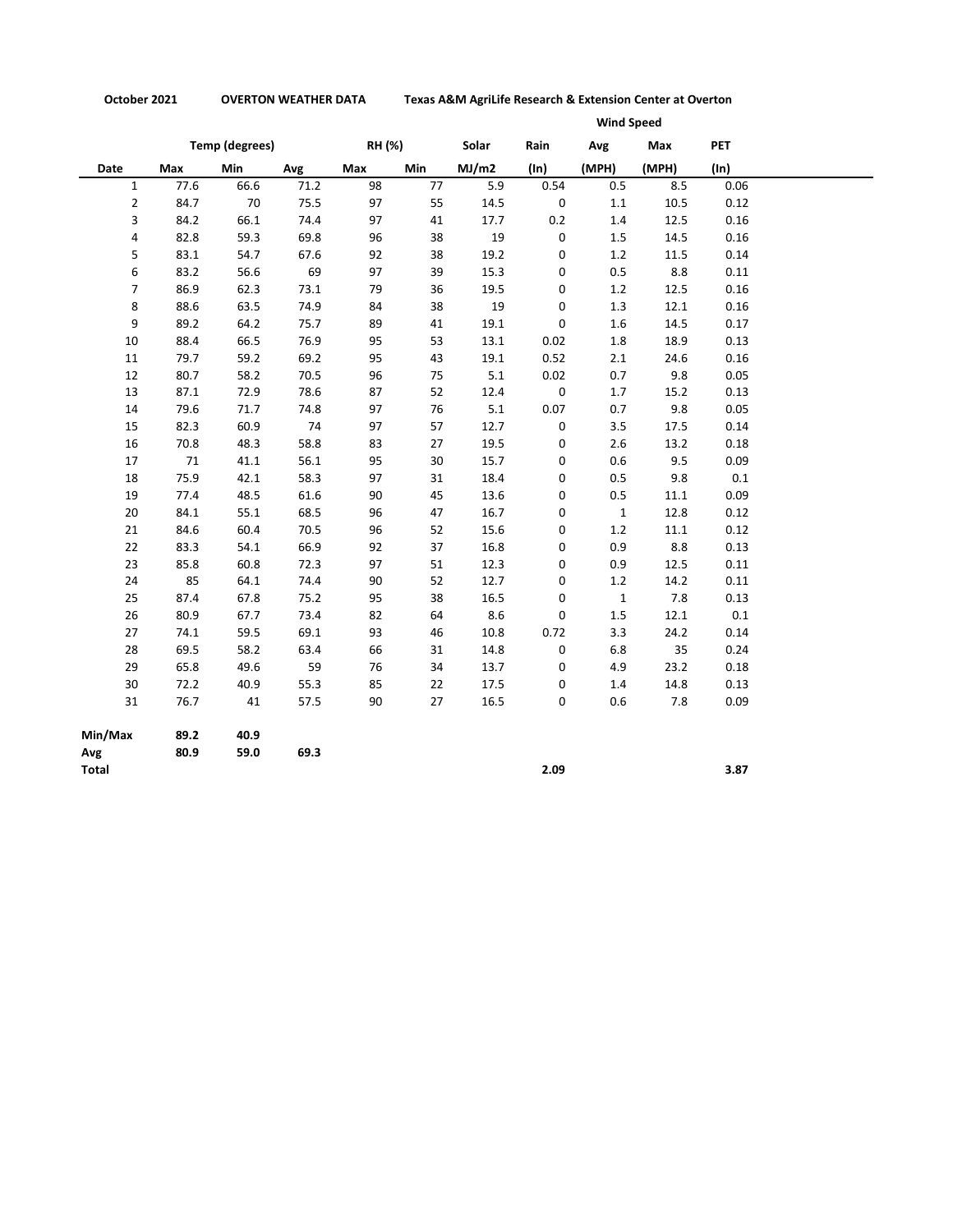**November 2021 OVERTON WEATHER DATA Texas A&M AgriLife Research & Extension Center at Overton**

|                |                       |            |      |        |            | <b>Wind Speed</b> |             |                |          |            |
|----------------|-----------------------|------------|------|--------|------------|-------------------|-------------|----------------|----------|------------|
|                | <b>Temp (degrees)</b> |            |      | RH (%) |            | Solar             | Rain        | Avg            | Max      | <b>PET</b> |
| Date           | Max                   | <b>Min</b> | Avg  | Max    | <b>Min</b> | MJ/m2             | (ln)        | (MPH)          | (MPH)    | (ln)       |
| $\mathbf{1}$   | 76.9                  | 44.2       | 59.3 | 92     | 34         | 15.9              | $\mathbf 0$ | 0.8            | 10.1     | 0.09       |
| $\overline{2}$ | 71.4                  | 48.7       | 58.4 | 96     | 49         | 14.5              | $\pmb{0}$   | $\overline{2}$ | 11.5     | 0.11       |
| 3              | 52.9                  | 43.9       | 47.7 | 95     | 84         | $\mathbf 0$       | 0.47        | 3.6            | 14.2     | 0.03       |
| 4              | 57.1                  | 38.9       | 46.7 | 95     | 46         | 15.3              | 0           | 2.9            | 12.5     | 0.1        |
| 5              | 58.2                  | 32.1       | 43.8 | 98     | 39         | 15.7              | 0           | 1.2            | $11.1\,$ | 0.07       |
| 6              | 64.5                  | 32.8       | 47.1 | 98     | 46         | 15.4              | 0           | 0.6            | 8.8      | 0.06       |
| $\overline{7}$ | 71.2                  | 41.2       | 53.1 | 98     | 44         | 15.3              | 0           | 0.7            | 9.5      | 0.07       |
| 8              | 74.2                  | 43.8       | 56.6 | 98     | 37         | 15.5              | 0           | 0.7            | 11.1     | 0.08       |
| 9              | 72.2                  | 51.4       | 59.7 | 96     | 58         | 9.6               | 0           | 0.7            | 10.1     | 0.06       |
| 10             | 74.9                  | 55.6       | 64.5 | 98     | 61         | 8.5               | 0           | 1.3            | 11.8     | 0.07       |
| 11             | 67.8                  | 44.3       | 58.4 | 95     | 47         | 14.1              | 0.6         | 2.7            | 23.5     | 0.11       |
| 12             | 68                    | 41.3       | 53.4 | 95     | 36         | 14.7              | 0           | 1.9            | 14.8     | 0.11       |
| 13             | 60.6                  | 33.5       | 46.6 | 82     | 31         | 14.8              | 0           | 1.2            | 10.5     | 0.08       |
| 14             | 73.1                  | 43.2       | 55.3 | 94     | 38         | 14.4              | 0           | 1.7            | 15.5     | 0.11       |
| 15             | 78.2                  | 47.3       | 61.7 | 97     | 55         | 12.9              | 0           | 1.6            | 16.8     | 0.1        |
| 16             | 78.4                  | 59.1       | 67.1 | 96     | 52         | 9.4               | 0           | 2.3            | 20.2     | 0.1        |
| 17             | 80.7                  | 62.8       | 69.3 | 92     | 47         | 13.4              | 0           | 2.7            | 23.2     | 0.15       |
| 18             | 67                    | 40.1       | 54.7 | 76     | 29         | 13.1              | 0           | 4.4            | 21.2     | 0.16       |
| 19             | 60                    | 29.8       | 44   | 93     | 28         | 14.5              | 0           | $1.1$          | 13.5     | 0.07       |
| 20             | 72                    | 38.4       | 54.3 | 95     | 46         | 13.1              | 0           | 1.2            | 13.8     | 0.08       |
| 21             | 72.8                  | 58         | 64.9 | 91     | 62         | 3.7               | 0           | 2.2            | 17.5     |            |
| 22             | 64.7                  | 41.8       | 52.7 | 82     | 28         | 14.2              | 0           | 2.4            | 12.1     | 0.12       |
| 23             | 68.1                  | 37         | 51.2 | 92     | 33         | 13.8              | 0           | 0.9            | 9.5      | 0.06       |
| 24             | 72.5                  | 47.8       | 61.7 | 90     | 59         | 8.4               | 0           | 1.8            | 14.2     | 0.07       |
| 25             | 66.2                  | 44.9       | 56.8 | 96     | 50         | 5.5               | 0.79        | 3.9            | 18.5     | 0.11       |
| 26             | 49.8                  | 33.3       | 40.9 | 92     | 44         | $\overline{7}$    | 0           | 0.9            | $7.1$    | 0.05       |
| 27             | 49.8                  | 34.1       | 43.1 | 96     | 73         | 2.2               | 0.38        | 0.9            | 11.1     | 0.03       |
| 28             | 65.3                  | 43.4       | 52.3 | 97     | 44         | 11.3              | 0.12        | 1.5            | 10.5     | 0.08       |
| 29             | 69.7                  | 37.2       | 51.8 | 97     | 34         | 12.8              | $\mathbf 0$ | 0.7            | 9.1      | 0.06       |
| 30             | 72.6                  | 46.5       | 56.6 | 88     | 42         | 11.9              | $\mathsf 0$ | 1.5            | 12.5     | 0.09       |
| Min/Max        | 80.7                  | 29.R       |      |        |            |                   |             |                |          |            |

| Min/Max      | 80.7 | 29.8 |      |      |      |
|--------------|------|------|------|------|------|
| Avg          | 67.7 | 43.2 | 54.5 |      |      |
| <b>Total</b> |      |      |      | 2.36 | 2.48 |